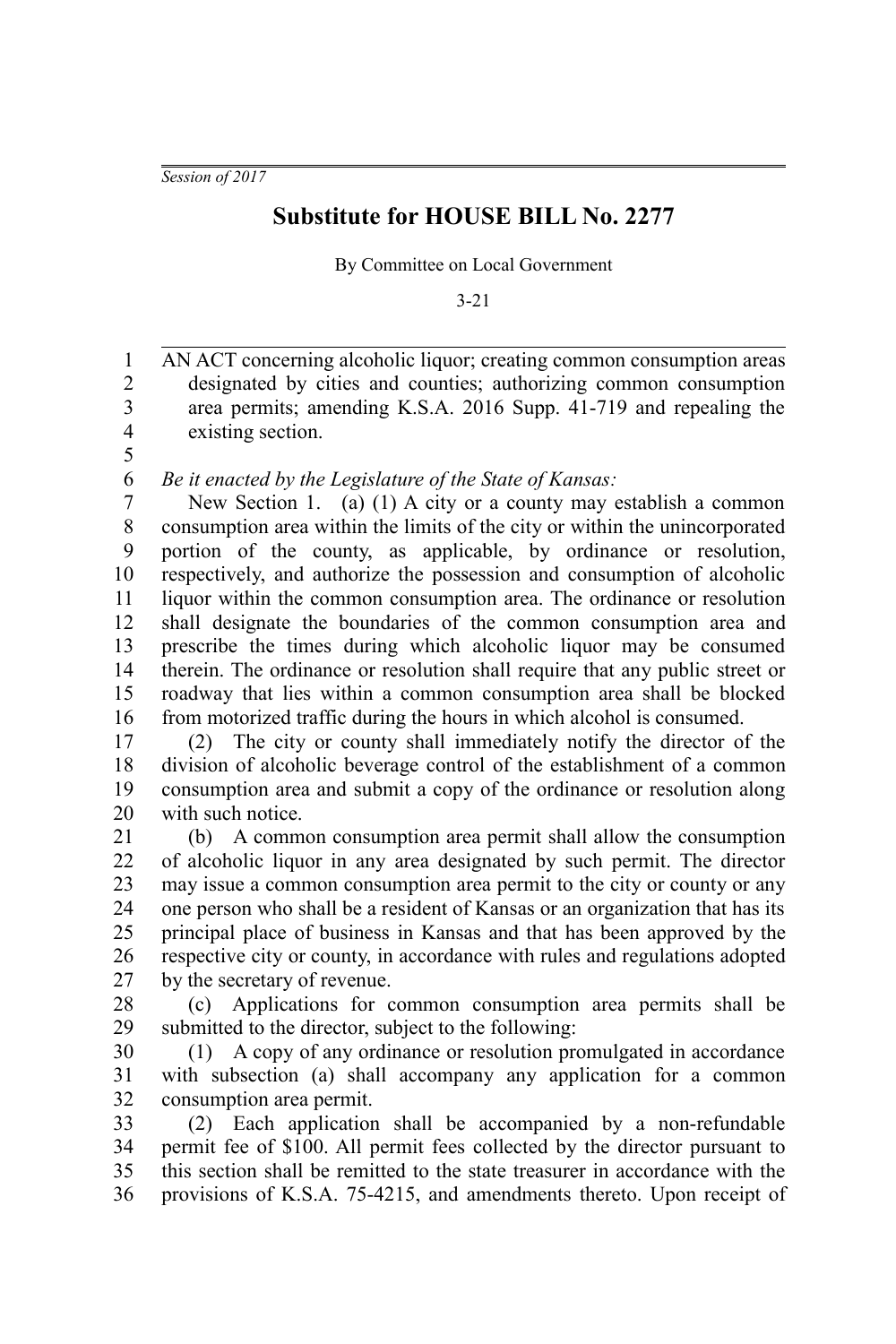each such remittance, the state treasurer shall deposit the entire amount in the state treasury to the credit of the state general fund. 1 2

(3) A common consumption area permit shall be issued for a period of not to exceed one year. A common consumption area permit shall not be transferable or assignable. 3 4 5

(d) Any licensee immediately adjacent to, or located within a common consumption area may request that the licensee's licensed premises participate in the common consumption area for the duration of the common consumption area permit. Such a request shall be made upon forms prescribed by the director. 6 7 8 9 10

(e) Any licensee who has requested and received permission to participate in the common consumption area may allow its legal patrons to remove alcoholic liquor purchased from the licensee into the premises described by the common consumption area permit. All alcoholic beverages removed from a licensed premises in such fashion shall be served in a container that displays the licensee's trade name or logo or other identifying mark that is unique to the licensee. 11 12 13 14 15 16 17

(f) (1) Each licensee within a common consumption area shall be liable for violations of all liquor laws governing the sale and consumption of alcoholic liquor that occur on the licensee's premises. 18 19 20

(2) Each common consumption area permit holder shall be liable for violations that occur off the licensee's premises, but within the common consumption area identified in the permit. No permit holder shall permit any person to remove any open container of alcoholic liquor from the boundaries of the common consumption area. 21 22 23 24 25

(g) For the purposes of this section, "common consumption area" shall mean a defined indoor or outdoor area not otherwise subject to a license issued pursuant to the Kansas liquor control act or the club and drinking establishment act where the possession and consumption of alcoholic liquor is allowed pursuant to a common consumption area permit. The boundaries of any common consumption area must be clearly marked using a physical barrier. 26 27 28 29 30 31 32

(h) The secretary shall adopt rules and regulations to implement this section. 33 34

(i) This section shall be a part of and supplemental to the club and drinking establishment act. 35 36

Sec. 2. K.S.A. 2016 Supp. 41-719 is hereby amended to read as follows: 41-719. (a) (1) Except as otherwise provided herein and in K.S.A. 8-1599, and amendments thereto, no person shall drink or consume alcoholic liquor on the public streets, alleys, roads or highways or inside vehicles while on the public streets, alleys, roads or highways. 37 38 39 40 41

(2) Alcoholic liquor may be consumed at a special event or catered event held on public streets, alleys, roads, sidewalks or highways when a 42 43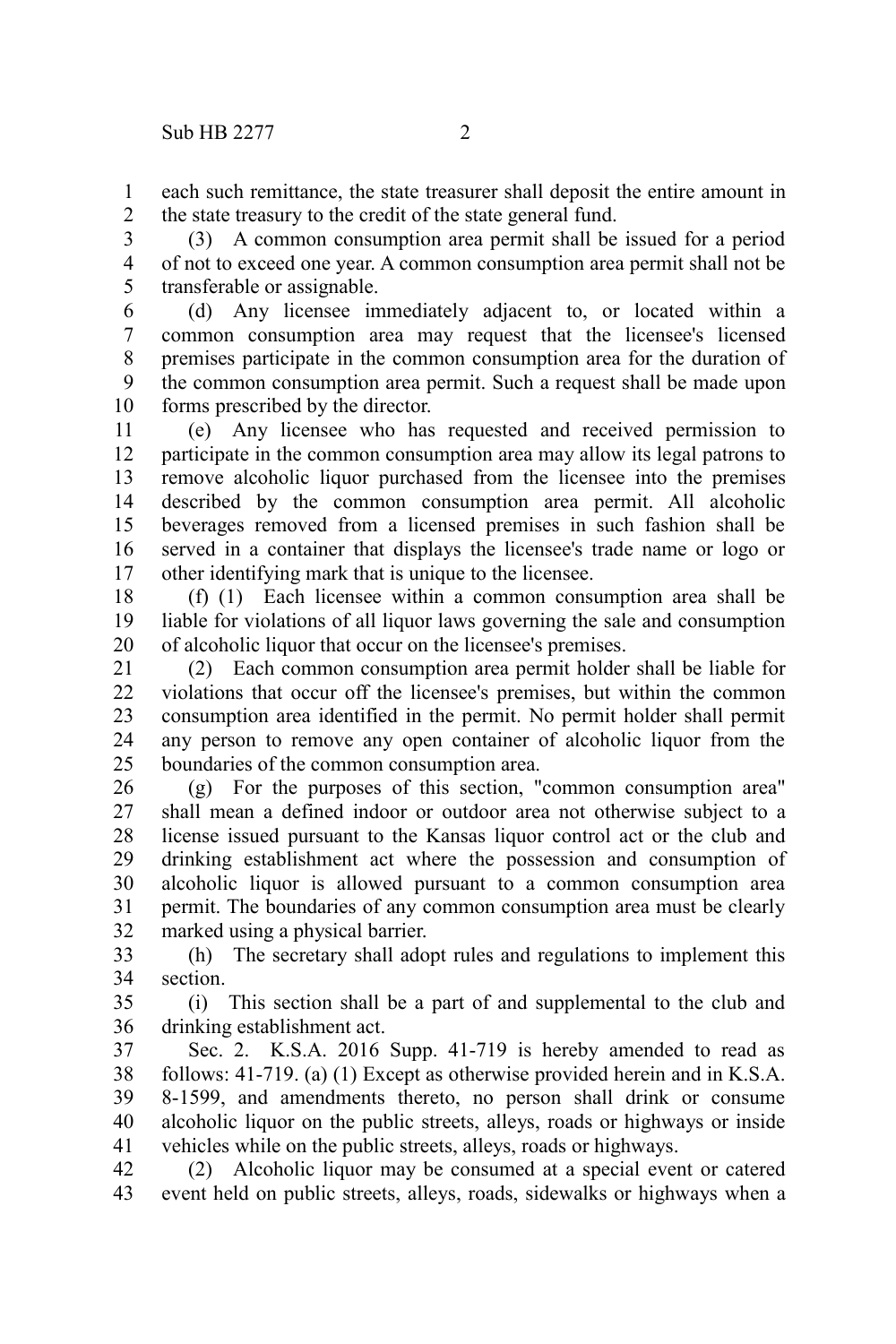temporary permit has been issued pursuant to K.S.A. 41-2645, and amendments thereto, for such special event or when the caterer's licensee has provided the required notification pursuant to K.S.A. 41-2643, and amendments thereto. Any special event must be approved, by ordinance or resolution, by the local governing body of any city, county or township where such special event is being held. No alcoholic liquor may be consumed inside vehicles while on public streets, alleys, roads or highways at any special event or catered event. 1 2 3 4 5 6 7 8

(3) No person shall remove any alcoholic liquor from inside the boundaries of a special event as designated by the governing body of any city, county or township, or the boundaries of the catered event. The boundaries of a special event shall be clearly marked by signs, a posted map or other means which reasonably identify the area in which alcoholic liquor may be possessed or consumed at such special event. 9 10 11 12 13 14

(4) No person shall possess or consume alcoholic liquor inside the premises licensed as a special event that was not sold or provided by the licensee holding the temporary permit for such special event. 15 16 17

(b) *Alcoholic liquor may be consumed within common consumption areas designated by a city or county on public streets, alleys, roads, sidewalks or highways pursuant to section 1, and amendments thereto, except that no alcoholic liquor may be consumed inside vehicles while on public streets, alleys, roads or highways within a common consumption area. Further, no person shall remove any alcoholic liquor from inside the boundaries of the common consumption area which shall be clearly designated by a physical barrier.* 18 19 20 21 22 23 24 25

*(c)* No person shall drink or consume alcoholic liquor on private property except: 26 27

(1) On premises where the sale of liquor by the individual drink is authorized by the club and drinking establishment act; 28 29

(2) upon private property by a person occupying such property as an owner or lessee of an owner and by the guests of such person, if no charge is made for the serving or mixing of any drink or drinks of alcoholic liquor or for any substance mixed with any alcoholic liquor and if no sale of alcoholic liquor in violation of K.S.A. 41-803, and amendments thereto, takes place; 30 31 32 33 34 35

(3) in a lodging room of any hotel, motel or boarding house by the person occupying such room and by the guests of such person, if no charge is made for the serving or mixing of any drink or drinks of alcoholic liquor or for any substance mixed with any alcoholic liquor and if no sale of alcoholic liquor in violation of K.S.A. 41-803, and amendments thereto, takes place; 36 37 38 39 40 41

(4) in a private dining room of a hotel, motel or restaurant, if the dining room is rented or made available on a special occasion to an 42 43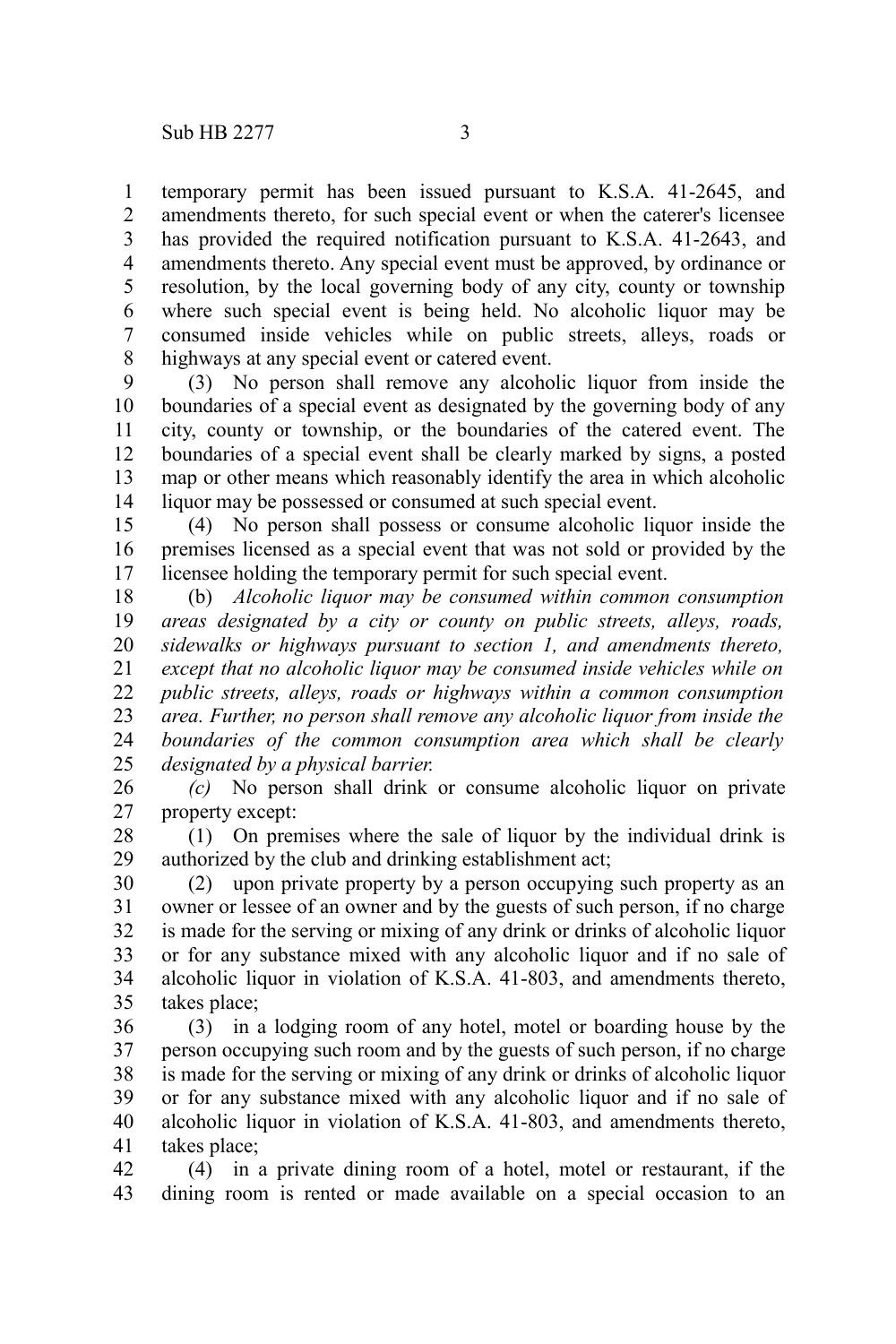individual or organization for a private party and if no sale of alcoholic liquor in violation of K.S.A. 41-803, and amendments thereto, takes place; 1 2

(5) on the premises of a manufacturer, microbrewery, microdistillery or farm winery, if authorized by K.S.A. 41-305, 41-308a, 41-308b or K.S.A. 2016 Supp. 41-354, and amendments thereto; or 3 4 5

(6) on the premises of an unlicensed business as authorized pursuant to subsection (i) *(j); or* 6 7

*(7) within a common consumption area established pursuant to section 1, and amendments thereto*. 8 9

(c) *(d)* No person shall drink or consume alcoholic liquor on public property except: 10 11

(1) On real property leased by a city to others under the provisions of K.S.A. 12-1740 through 12-1749, and amendments thereto, if such real property is actually being used for hotel or motel purposes or purposes incidental thereto. 12 13 14 15

(2) In any state-owned or operated building or structure, and on the surrounding premises, which is furnished to and occupied by any state officer or employee as a residence. 16 17 18

(3) On premises licensed as a club or drinking establishment and located on property owned or operated by an airport authority created pursuant to chapter 27 of the Kansas Statutes Annotated, and amendments thereto, or established by a city. 19 20 21 22

(4) On the state fair grounds on the day of any race held thereon pursuant to the Kansas parimutuel racing act. 23 24

(5) On the state fairgrounds, if: (A) The alcoholic liquor is domestic beer or wine or wine imported under K.S.A. 41-308a(e), and amendments thereto, and is consumed only for purposes of judging competitions; (B) the alcoholic liquor is wine or beer and is sold and consumed during the days of the Kansas state fair on premises leased by the state fair board to a person who holds a temporary permit issued pursuant to K.S.A. 41-2645, and amendments thereto, authorizing the sale and serving of such wine or beer, or both; or (C) the alcoholic liquor is consumed on nonfair days in conjunction with bona fide scheduled events involving not less than 75 invited guests and the state fair board, in its discretion, authorizes the consumption of the alcoholic liquor, subject to any conditions or restrictions the board may require. 25 26 27 28 29 30 31 32 33 34 35 36

(6) In the state historical museum provided for by K.S.A. 76-2036, and amendments thereto, on the surrounding premises and in any other building on such premises, as authorized by rules and regulations of the state historical society. 37 38 39 40

(7) On the premises of any state-owned historic site under the jurisdiction and supervision of the state historical society, on the surrounding premises and in any other building on such premises, as 41 42 43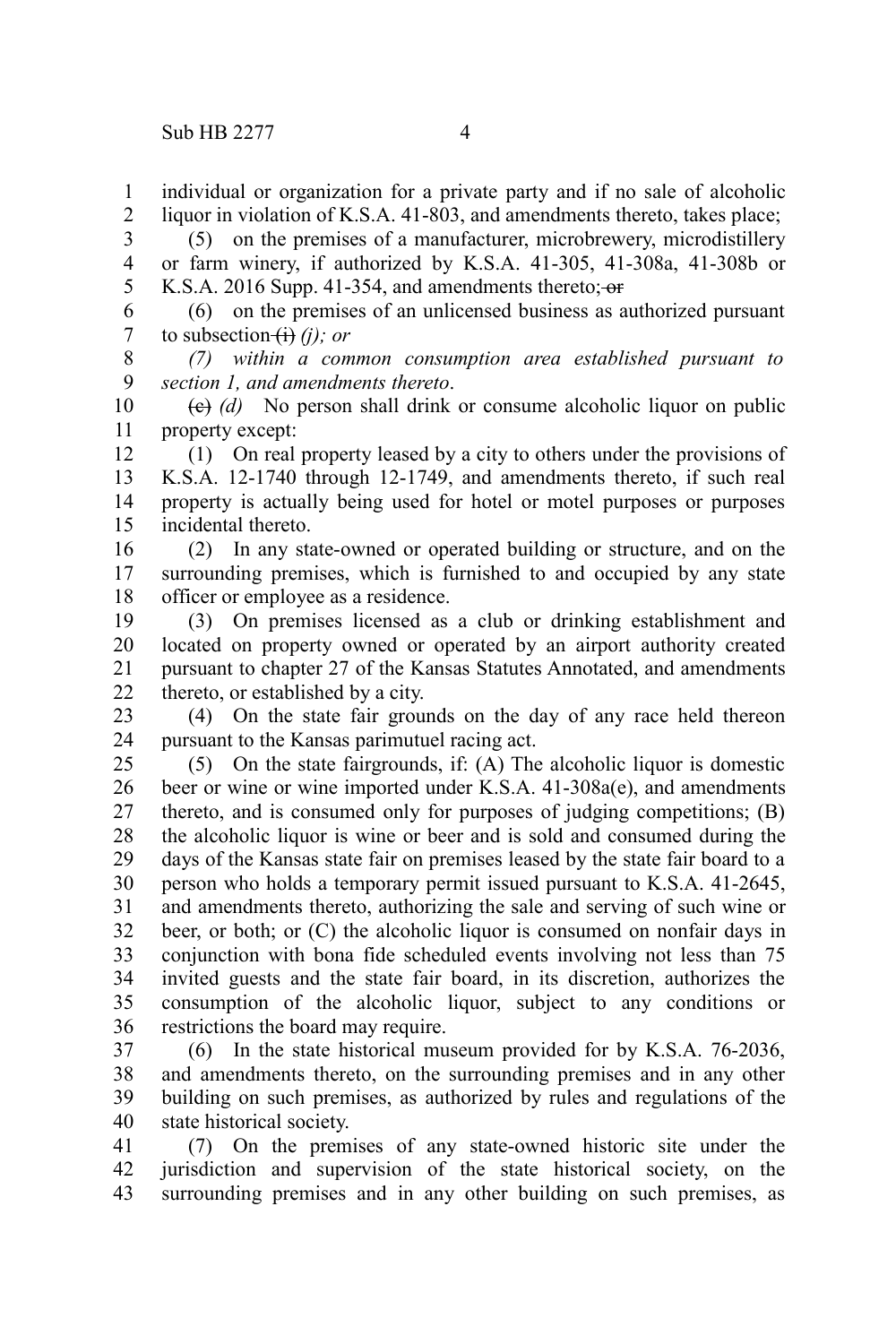authorized by rules and regulations of the state historical society. 1

(8) In a lake resort within the meaning of K.S.A. 32-867, and amendments thereto, on state-owned or leased property. 2 3

(9) On the premises of any Kansas national guard regional training center or armory, and any building on such premises, as authorized by rules and regulations of the adjutant general and upon approval of the Kansas military board. 4 5 6 7

(10) On the premises of any land or waters owned or managed by the department of wildlife, parks and tourism, except as otherwise prohibited by rules and regulations of the department adopted by the secretary pursuant to K.S.A. 32-805, and amendments thereto. 8 9 10 11

(11) On property exempted from this subsection $\left( \frac{e}{e} \right)$  pursuant to subsection  $\left(\frac{d}{d}\right)(e)$ ,  $\left(\frac{e}{f}\right)(f)$ ,  $\left(\frac{f}{f}\right)(g)$ ,  $\left(\frac{e}{g}\right)(h)$  or  $\left(\frac{h}{g}\right)(i)$ . 12 13

(12) On the premises of the state capitol building or on its surrounding premises during an official state function of a nonpartisan nature that has been approved by the legislative coordinating council. 14 15 16

*(13) On premises of a common consumption area established by section 1, and amendments thereto.* 17 18

(d) *(e)* Any city may exempt, by ordinance, from the provisions of subsection  $(e)$  *(d)* specified property the title of which is vested in such city. 19 20 21

(e) *(f)* The board of county commissioners of any county may exempt, by resolution, from the provisions of subsection  $(e)$  *(d)* specified property the title of which is vested in such county. 22 23 24

(f) *(g)* The state board of regents may exempt from the provisions of subsection  $\left(\mathbf{e}\right)$  *(d)* the Sternberg museum on the campus of Fort Hays state university, or other specified property which is under the control of such board and which is not used for classroom instruction, where alcoholic liquor may be consumed in accordance with policies adopted by such board. 25 26 27 28 29 30

(g) *(h)* The board of regents of Washburn university may exempt from the provisions of subsection  $\left(\frac{e}{f}\right)$  (d) the Mulvane art center and the Bradbury Thompson alumni center on the campus of Washburn university, and other specified property the title of which is vested in such board and which is not used for classroom instruction, where alcoholic liquor may be consumed in accordance with policies adopted by such board. 31 32 33 34 35 36

(h) *(i)* The board of trustees of a community college may exempt from the provisions of subsection (c) *(d)* specified property which is under the control of such board and which is not used for classroom instruction, where alcoholic liquor may be consumed in accordance with policies adopted by such board. 37 38 39 40 41

 $(i)$  (i) (1) An unlicensed business may authorize patrons or guests of such business to consume alcoholic liquor on the premises of such 42 43